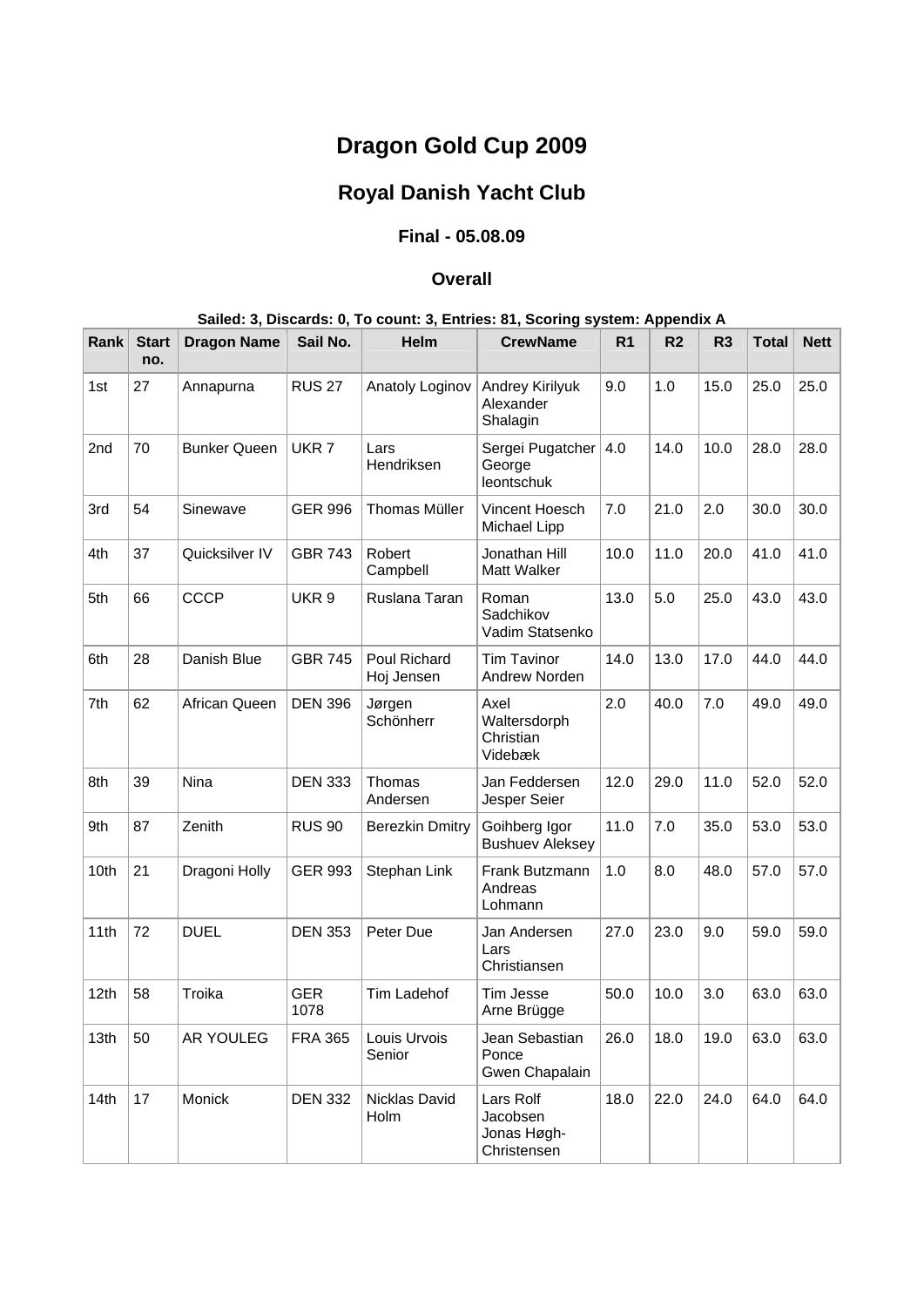| 15th | 34 | Nanoq              | <b>DEN 336</b>     | <b>HKH Kronprins</b><br>Frederik | Theis Palm<br>Kasper Harsberg                     | 25.0 | 20.0 | 21.0 | 66.0  | 66.0  |
|------|----|--------------------|--------------------|----------------------------------|---------------------------------------------------|------|------|------|-------|-------|
| 16th | 47 | <b>JERBOA</b>      | <b>GBR 716</b>     | Gavia<br>Wilkinson-Cox           | Ron Rosenberg<br>Jon Mortimer                     | 28.0 | 2.0  | 38.0 | 68.0  | 68.0  |
| 17th | 77 | Stasya             | RUS <sub>6</sub>   | Alexander<br>Shmid               | Mikhail Markin<br>Dmitry<br>Vokhmintsev           | 37.0 | 25.0 | 8.0  | 70.0  | 70.0  |
| 18th | 26 | Elsa               | DEN <sub>3</sub>   | Jesper Bendix                    | Thomas Egeskov<br>Pedersen<br>Jesper<br>Baungaard | 6.0  | 52.0 | 13.0 | 71.0  | 71.0  |
| 19th | 71 | <b>Bunker Boys</b> | UKR <sub>8</sub>   | Evgeniy<br><b>Braslavets</b>     | Igor Sidorov<br>Sergey<br>Timokhov                | 5.0  | 39.0 | 29.0 | 73.0  | 73.0  |
| 20th | 49 | I FEEL GOOD        | <b>RUS 34</b>      | Senatorov<br>Vasily              | Senatorov<br>Mikhail-jun.<br>Iwashintsov Igor     | 53.0 | 6.0  | 16.0 | 75.0  | 75.0  |
| 21st | 23 | Kite               | <b>GER</b><br>1014 | Dr Dirk<br>Oldenburg             | <b>Uwe Mares</b><br>Henning<br>Sectmann           | 45.0 | 31.0 | 4.0  | 80.0  | 80.0  |
| 22nd | 55 | Anne Sofie         | <b>DEN 367</b>     | Lars Bøjvad                      | Thomas Jack<br>Sørensen<br>Palle Hemdorff         | 8.0  | 28.0 | 45.0 | 81.0  | 81.0  |
| 23rd | 18 | Pearl of Aspen     | <b>SWE 353</b>     | Jan Söderberg                    | Jörgen Johnsson<br><b>Martin Alsen</b>            | 48.0 | 24.0 | 12.0 | 84.0  | 84.0  |
| 24th | 22 | Notorious          | <b>DEN 384</b>     | Søren Pehrson                    | Jørgen Bonde<br>Finn Nicolaisen                   | 22.0 | 9.0  | 59.0 | 90.0  | 90.0  |
| 25th | 19 | Juliana            | <b>FIN 84</b>      | Kenneth<br>Palmgren              | Robson Lindberg<br>Thomas<br>Knudsen              | 35.0 | 15.0 | 40.0 | 90.0  | 90.0  |
| 26th | 53 | Faline             | <b>NED 311</b>     | Bram de Wilde                    | <b>Gijs Evers</b><br>Henri Boere                  | 30.0 | 61.0 | 1.0  | 92.0  | 92.0  |
| 27th | 90 | <b>Billy Boy</b>   | GER1080            | Marcus<br><b>Brennecke</b>       | Dr. Malte Phillipp<br><b>Martin Leifelt</b>       | 3.0  | 53.0 | 36.0 | 92.0  | 92.0  |
| 28th | 91 | Fäskerbåten        | <b>SWE328</b>      | Peter Kolni                      | Lars Ahlström<br>Berra Johanson                   | 15.0 | 48.0 | 30.0 | 93.0  | 93.0  |
| 29th | 24 | Linnea             | <b>SWE 338</b>     | Stefan Winberg                   | Peter Cassö<br>Bo Ahlström                        | 34.0 | 55.0 | 5.0  | 94.0  | 94.0  |
| 30th | 16 | Ming               | <b>SWE 345</b>     | Jacob<br>Wallenberg              | Henrik<br>Baltscheffsky<br>Carl Johan Friis       | 16.0 | 72.0 | 6.0  | 94.0  | 94.0  |
| 31st | 92 | Red October        | RUS44              | Artem<br>Kuznetsov               | Shaiduko<br>Denis Beriozkin                       | 31.0 | 38.0 | 28.0 | 97.0  | 97.0  |
| 32nd | 82 | <b>ICICLE</b>      | <b>GER</b><br>1068 | Udo Pflüger                      | Paul Fletcher<br>Dr. Werner<br>Baumgarten         | 61.0 | 4.0  | 37.0 | 102.0 | 102.0 |
| 33rd | 14 | Murka 8            | RUS96              | Mikhail<br>Mouratov              | Vladimir<br>Krutskikh<br>Valentin Uvarkin         | 24.0 | 60.0 | 18.0 | 102.0 | 102.0 |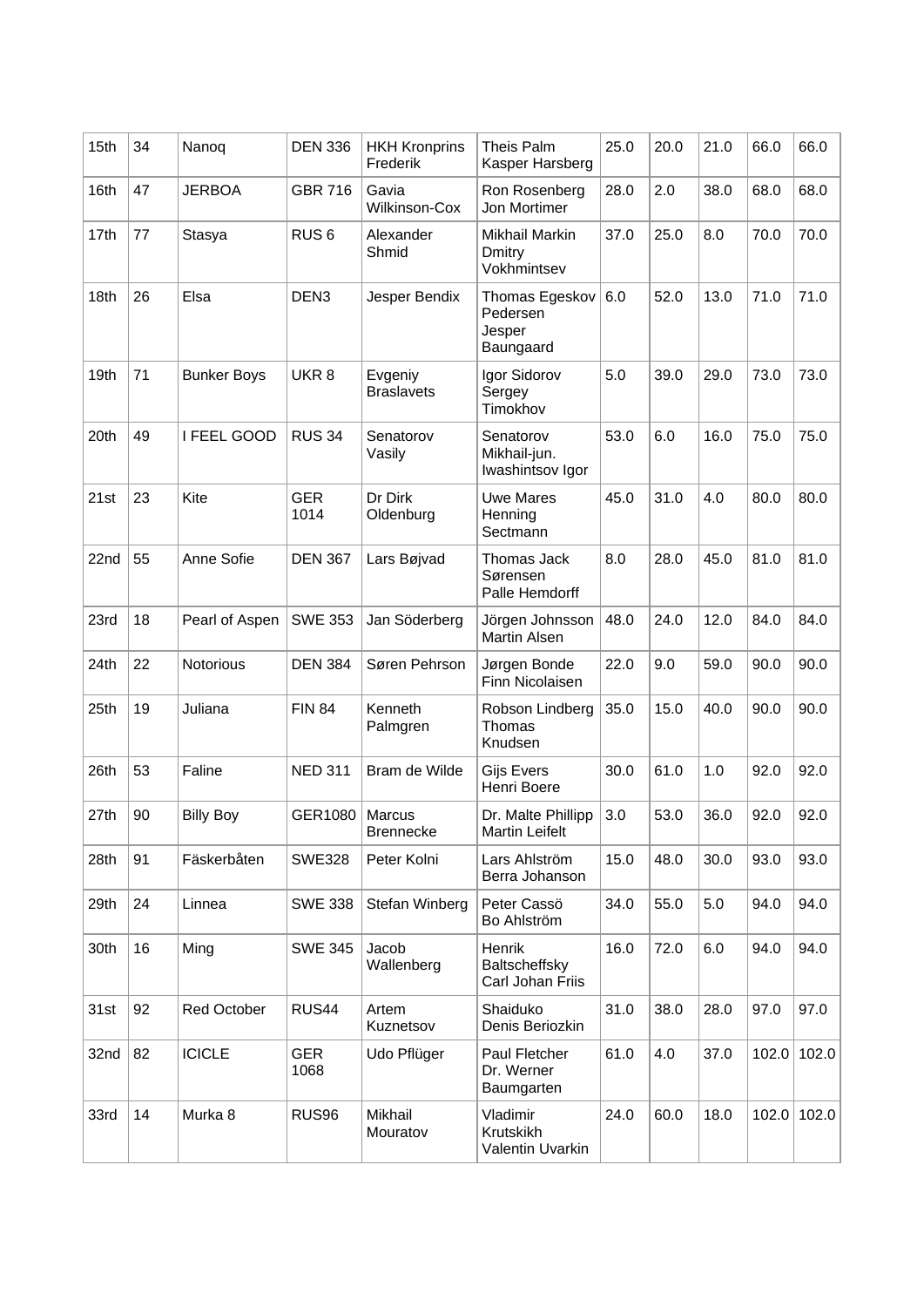| 34th | 41 | Men at work             | <b>DEN 393</b>     | Jens<br>Christensen               | Kim Andersen<br>Steen Larsen               | 23.0 | 33.0               | 46.0               | 102.0 | 102.0 |
|------|----|-------------------------|--------------------|-----------------------------------|--------------------------------------------|------|--------------------|--------------------|-------|-------|
| 35th | 15 | Alisa                   | RUS <sub>2</sub>   | Alexander<br>Ezhkov               | Sergey<br>Borodinov<br>Alexey Grigoriev    | 21.0 | 63.0               | 27.0               | 111.0 | 111.0 |
| 36th | 46 | Rosi                    | <b>GER</b><br>1035 | Nico Reuter                       | Michael<br>Obermeyer<br>Michael Schrake    | 41.0 | 27.0               | 43.0               | 111.0 | 111.0 |
| 37th | 51 | Fei Lin's<br>Flirtation | GBR 633            | Ron James                         | Julia Walsh<br><b>Mark Pettitt</b>         | 29.0 | 19.0               | 67.0               | 115.0 | 115.0 |
| 38th | 61 | Puff                    | <b>AUS 208</b>     | Richard Lynn                      | lan Olson<br><b>Edgar Vitte</b>            | 19.0 | 44.0               | 52.0               | 115.0 | 115.0 |
| 39th | 44 | <b>Billy Ray</b>        | <b>RUS 80</b>      | Vladimir<br>Makaron               | <b>Viktor Potapov</b><br>Andrey Golovko    | 39.0 | 17.0               | 60.0               | 116.0 | 116.0 |
| 40th | 12 | My Way                  | <b>DEN 266</b>     | Frank Berg                        | Søren Kæstel<br>Niels Kinch                | 62.0 | 32.0               | 23.0               | 117.0 | 117.0 |
| 41st | 73 | White Lady              | <b>DEN 166</b>     | <b>HKH Prins</b><br><b>Henrik</b> | <b>Mark Flindt</b><br>Tom Carlsen          | 20.0 | 30.0               | 69.0               | 119.0 | 119.0 |
| 42nd | 31 | <b>SASHA</b>            | <b>RUS 47</b>      | Oleg<br>Evdokimenko               | Igor Skalin<br>Sergrev Anton               | 17.0 | 73.0               | 32.0               | 122.0 | 122.0 |
| 43rd | 64 | <b>Hotlips</b>          | <b>DEN 233</b>     | Lars Broen                        | <b>Thomas Dresler</b><br>Anders Lassen     | 43.0 | 12.0               | 68.0               | 123.0 | 123.0 |
| 44th | 78 | Strayer 5               | <b>NOR 277</b>     | Peder Lunde jr.                   | Andreas Stray<br>Jeanette Lunder           | 51.0 | 64.0               | 14.0               | 129.0 | 129.0 |
| 45th | 88 | Just For Fun            | <b>RUS32</b>       | Andrey<br>Samoylov                | Konstantin<br>kliatskin<br>Marat Nevlutov  | 58.0 | 37.0               | 34.0               | 129.0 | 129.0 |
| 46th | 81 | <b>Witte Dame</b>       | <b>NED 375</b>     | <b>Huib Bannier</b>               | Paul Manuel<br>Jan Willem<br>Landre        | 33.0 | 59.0               | 39.0               | 131.0 | 131.0 |
| 47th | 83 | AP&Co                   | <b>GER</b><br>1037 | Axel Eggert                       | Jan Anthou<br>Lars Pfeiffer                | 46.0 | 41.0               | 44.0               | 131.0 | 131.0 |
| 48th | 43 | II Moro                 | <b>NOR 289</b>     | Terje Olsson                      | Helge Paulsen<br>Peter Wessel              | 67.0 | 16.0               | 49.0               | 132.0 | 132.0 |
| 49th | 74 | Da Capo                 | <b>SWE 335</b>     | Lars-Erik Molse                   | Micke Wallin<br>Mats Karlsson              | 47.0 | 54.0               | 31.0               | 132.0 | 132.0 |
| 50th | 68 | <b>SWEET ALICE</b><br>Ш | <b>SWE 350</b>     | Hans Liljeblad                    | Johan Hedberg<br>Alexander<br>Liljeblad    | 32.0 | 82.0<br><b>DSQ</b> | 22.0               | 136.0 | 136.0 |
| 51st | 29 | Sunflower               | <b>RUS 35</b>      | Fogelson Viktor                   | Khoperskry<br>Kaptyukhin<br>Vyacyeslav     | 52.0 | 46.0               | 41.0               | 139.0 | 139.0 |
| 52nd | 38 | Ka-Do                   | <b>DEN 358</b>     | Peer Jensen                       | Gert Larsen<br>Chris Mathiasen             | 42.0 | 43.0               | 54.0               | 139.0 | 139.0 |
| 53rd | 79 | <b>Flawless</b>         | <b>DEN 392</b>     | Valdemar<br>Bandolowski           | Søren Hvalsø<br>Carsten Hey                | 57.0 | 3.0                | 82.0<br><b>DNF</b> | 142.0 | 142.0 |
| 54th | 40 | <b>DRAGO</b>            | <b>POR 55</b>      | Jose Sm<br>Matoso                 | <b>Charles Nankin</b><br>Stefan Hellriegel | 36.0 | 56.0               | 51.0               | 143.0 | 143.0 |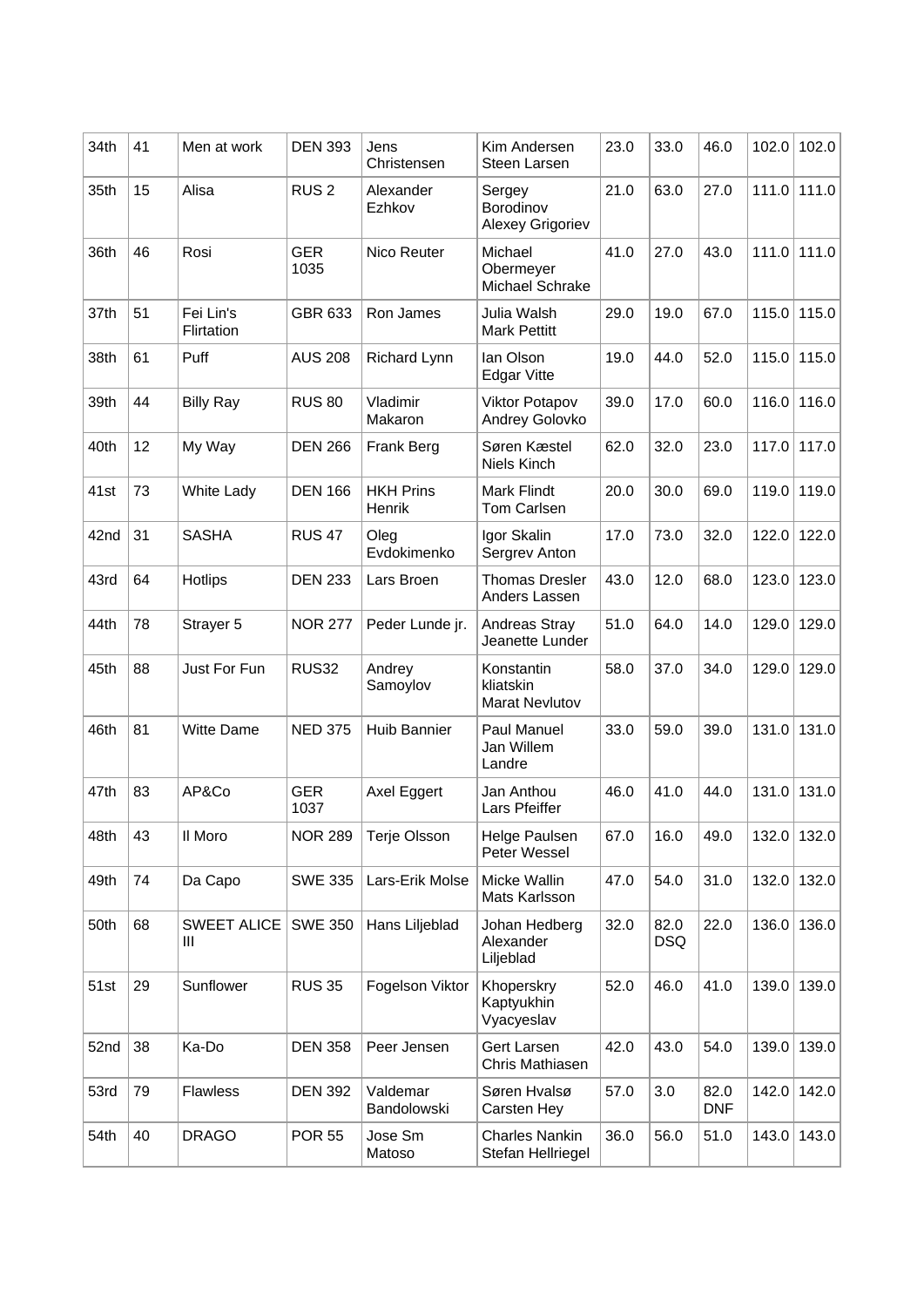| 55th | 86 | Vist                       | <b>RUS 48</b>      | lazikov Sergej              | <b>Brylev Sergej</b><br>Alexey Ivannikov         | 73.0               | 35.0               | 42.0 | 150.0 | 150.0 |
|------|----|----------------------------|--------------------|-----------------------------|--------------------------------------------------|--------------------|--------------------|------|-------|-------|
| 56th | 57 | Esquire                    | <b>DEN 227</b>     | Lars Gormsen                | Mik Jensen<br>Erik Lund                          | 64.0               | 36.0               | 50.0 | 150.0 | 150.0 |
| 57th | 65 | Integrity                  | <b>RUS 31</b>      | <b>Mikhail</b><br>Senatorov | Konstantin<br>Emelianov<br>Alexander Yanin       | 38.0               | 58.0               | 55.0 | 151.0 | 151.0 |
| 58th | 35 | Mette                      | <b>DEN 397</b>     | Peter Lerbrandt             | Thomas B.<br>Schmidt<br>Mads<br>Christensen      | 72.0               | 34.0               | 47.0 | 153.0 | 153.0 |
| 59th | 25 | Lil                        | <b>DEN 380</b>     | Peter Warrer                | Jann Neergaard<br>Kim Hougaard                   | 56.0               | 45.0               | 53.0 | 154.0 | 154.0 |
| 60th | 11 | Josephine                  | GER1081            | Robin Broszio               | Ole von Studnitz<br>Felix von<br>Mayerinck       | 55.0               | 47.0               | 56.0 | 158.0 | 158.0 |
| 61st | 84 | West 2                     | <b>RUS 45</b>      | Vladimir<br>Liubomirov      | Igor Frolov<br>Vladimir<br>Ikonnikov             | 49.0               | 82.0<br><b>OCS</b> | 33.0 | 164.0 | 164.0 |
| 62nd | 30 | Goldkante<br>professionell | <b>GER 970</b>     | Tanja<br>Jacobsohn          | Bernhard<br>Jacobsohn<br>Jan Scharfetter         | 40.0               | 57.0               | 71.0 | 168.0 | 168.0 |
| 63rd | 76 | HoneyRyder                 | <b>GER</b><br>1007 | <b>Tillmann Wiese</b>       | Ralf Nägel<br>Jan Woortman                       | 54.0               | 51.0               | 65.0 | 170.0 | 170.0 |
| 64th | 20 | One More<br>Lady           | <b>BEL 76</b>      | Gaëtan<br>Hannecart         | Arnold Tas<br>Thomas Oomen                       | 68.0               | 42.0               | 61.0 | 171.0 | 171.0 |
| 65th | 56 | Very good                  | <b>NED 369</b>     | Ferrie de Vries             | Mark van der<br>Werf<br>Anouk<br>Kouwenhoven     | 75.0               | 76.0               | 26.0 | 177.0 | 177.0 |
| 66th | 75 | Tabaluga                   | <b>GER 928</b>     | Thomas<br>Metzing           | Bernd Ammon<br>Carsten Hanisch                   | 82.0<br><b>OCS</b> | 26.0               | 70.0 | 178.0 | 178.0 |
| 67th | 36 | Phyloong                   | <b>HKG 50</b>      | Phyllis Chang               | Lowell Chang<br>Lars Gelbjerg-<br>Hansen         | 70.0               | 50.0               | 58.0 | 178.0 | 178.0 |
| 68th | 52 | Grace                      | <b>DEN 322</b>     | Søren<br>Mortensen          | Jens Kvist<br>Peter Stounberg                    | 44.0               | 68.0               | 76.0 | 188.0 | 188.0 |
| 69th | 32 | Flagellanten               | DEN <sub>2</sub>   | Mogens Nielsen              | Mogens<br>Pedersen<br>Martin Stokholm<br>Nielsen | 74.0               | 49.0               | 66.0 | 189.0 | 189.0 |
| 70th | 33 | Scarabeo                   | <b>GER</b><br>1044 | Horst-Wilhelm<br>Ströh      | Rüdiger Karsten<br>Philipp Ströh                 | 66.0               | 65.0               | 62.0 | 193.0 | 193.0 |
| 71st | 13 | Murka 7                    | <b>RUS 69</b>      | Olga White                  | Yevgeny<br>Neugodnikov<br>Yura Popov             | 65.0               | 71.0               | 64.0 | 200.0 | 200.0 |
| 72nd | 69 | <b>YEVIS</b>               | <b>JPN 48</b>      | Bocci A.<br>Aoyama          | Norio Igei<br>Yuki Ngahori                       | 63.0               | 75.0               | 63.0 | 201.0 | 201.0 |
| 73rd | 67 | Kipinä                     | <b>FIN 86</b>      | Mikko Jaatinen              | Akusti Jaatinen                                  | 59.0               | 69.0               | 74.0 | 202.0 | 202.0 |